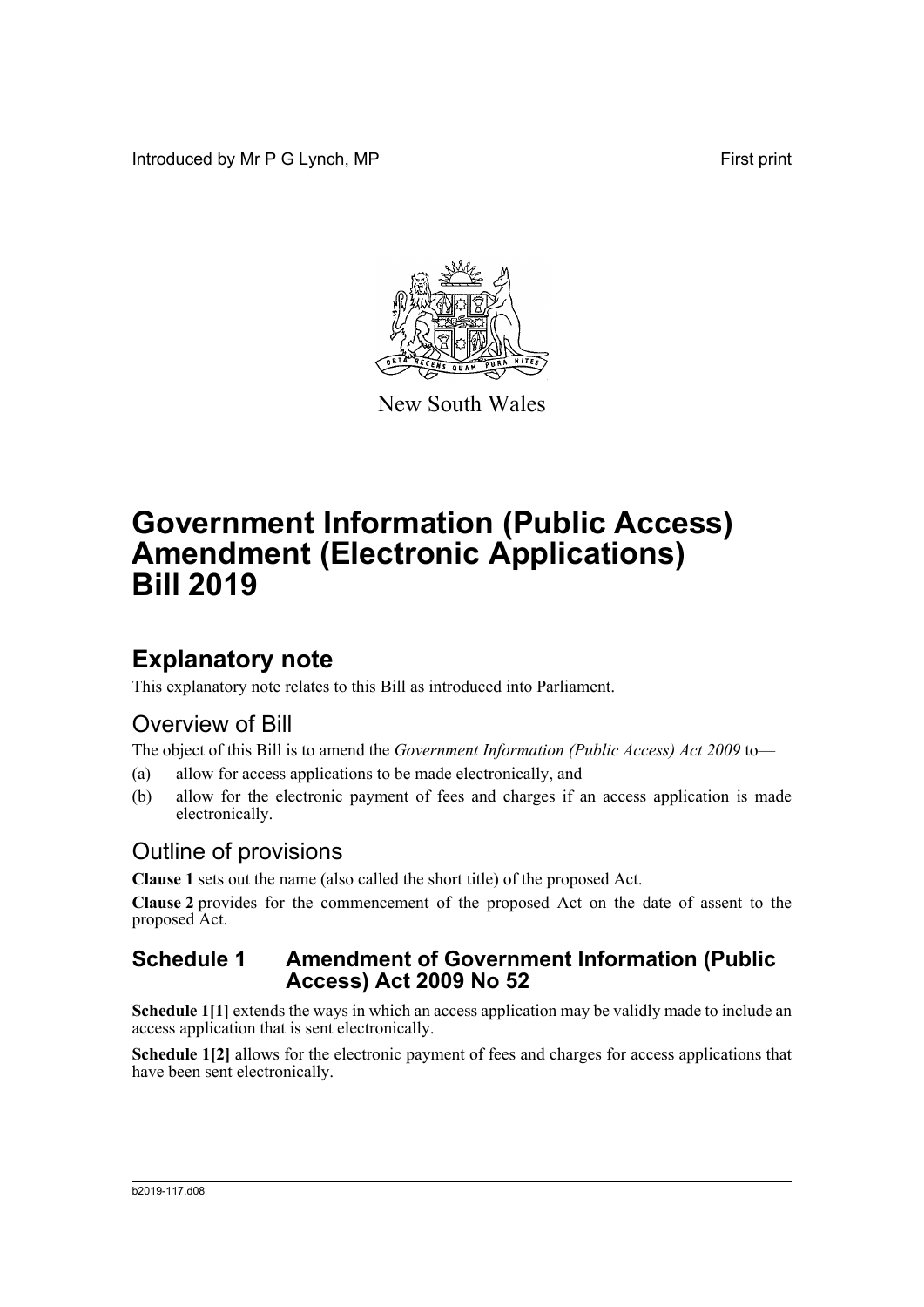Introduced by Mr P G Lynch, MP First print



New South Wales

# **Government Information (Public Access) Amendment (Electronic Applications) Bill 2019**

## **Contents**

| Schedule 1 | <b>Amendment of Government Information (Public Access) Act 2009</b><br><b>No 52</b> |      |
|------------|-------------------------------------------------------------------------------------|------|
|            | Commencement                                                                        |      |
|            | Name of Act                                                                         |      |
|            |                                                                                     | Page |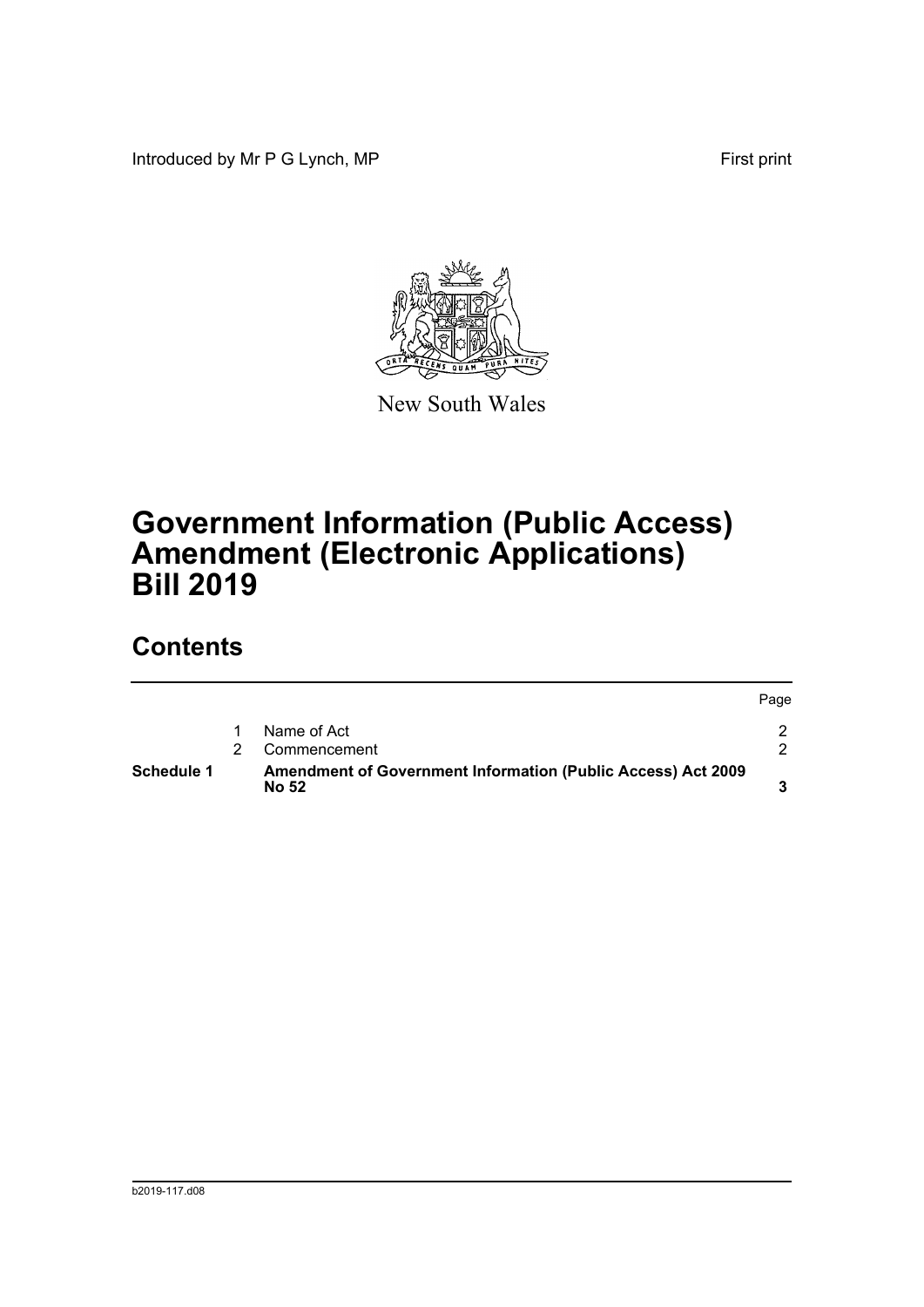

New South Wales

## **Government Information (Public Access) Amendment (Electronic Applications) Bill 2019**

No , 2019

#### **A Bill for**

An Act to amend the *Government Information (Public Access) Act 2009* to make provision with respect to access applications and electronic payment of fees and charges.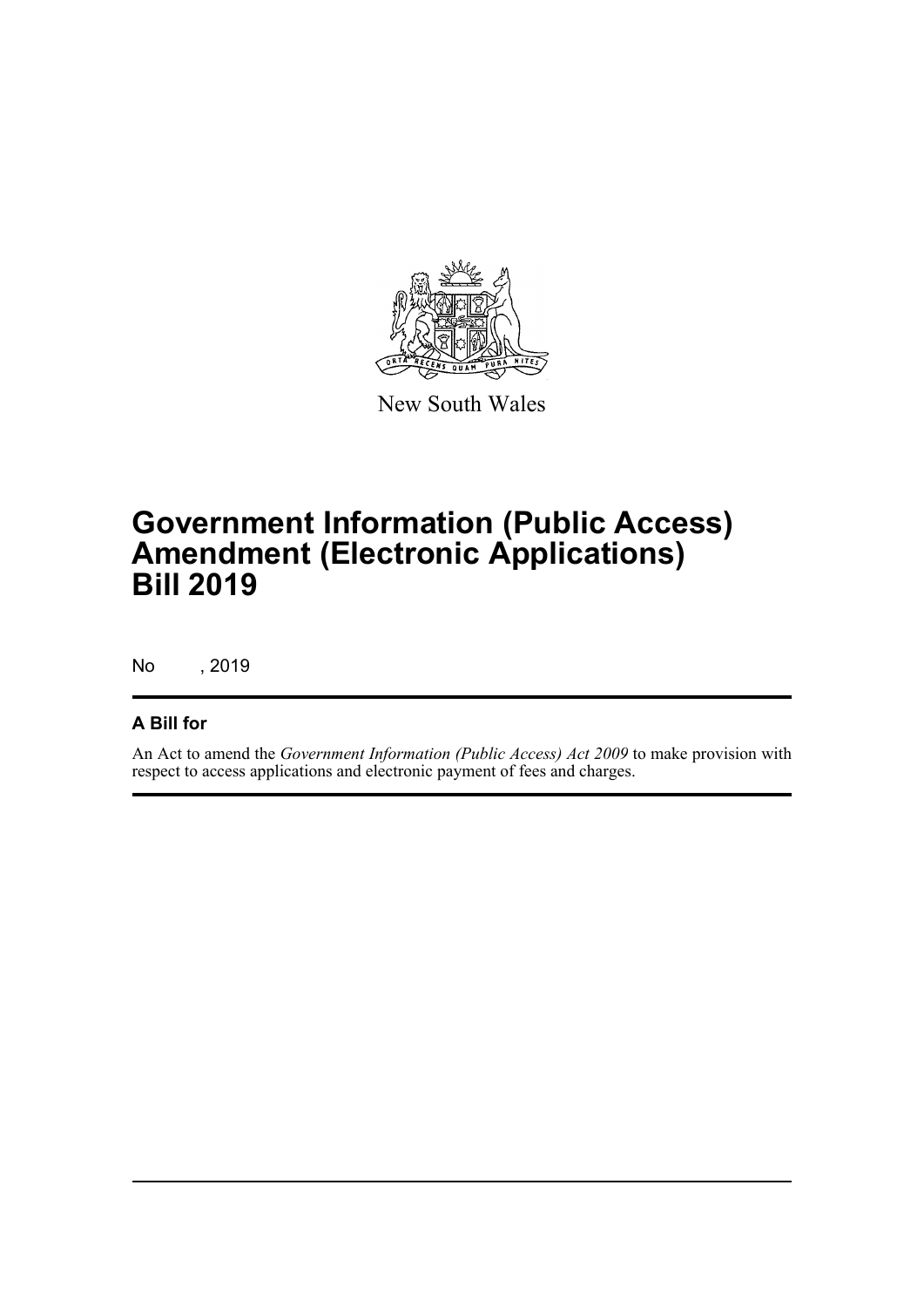Government Information (Public Access) Amendment (Electronic Applications) Bill 2019 [NSW]

<span id="page-3-1"></span><span id="page-3-0"></span>

| The Legislature of New South Wales enacts—                                                                              |        |
|-------------------------------------------------------------------------------------------------------------------------|--------|
| Name of Act                                                                                                             | 2      |
| This Act is the Government Information (Public Access) Amendment (Electronic<br><i>Applications</i> ) <i>Act 2019</i> . | 3<br>4 |
| <b>Commencement</b>                                                                                                     |        |
| This Act commences on the date of assent to this Act.                                                                   | 6      |
|                                                                                                                         |        |